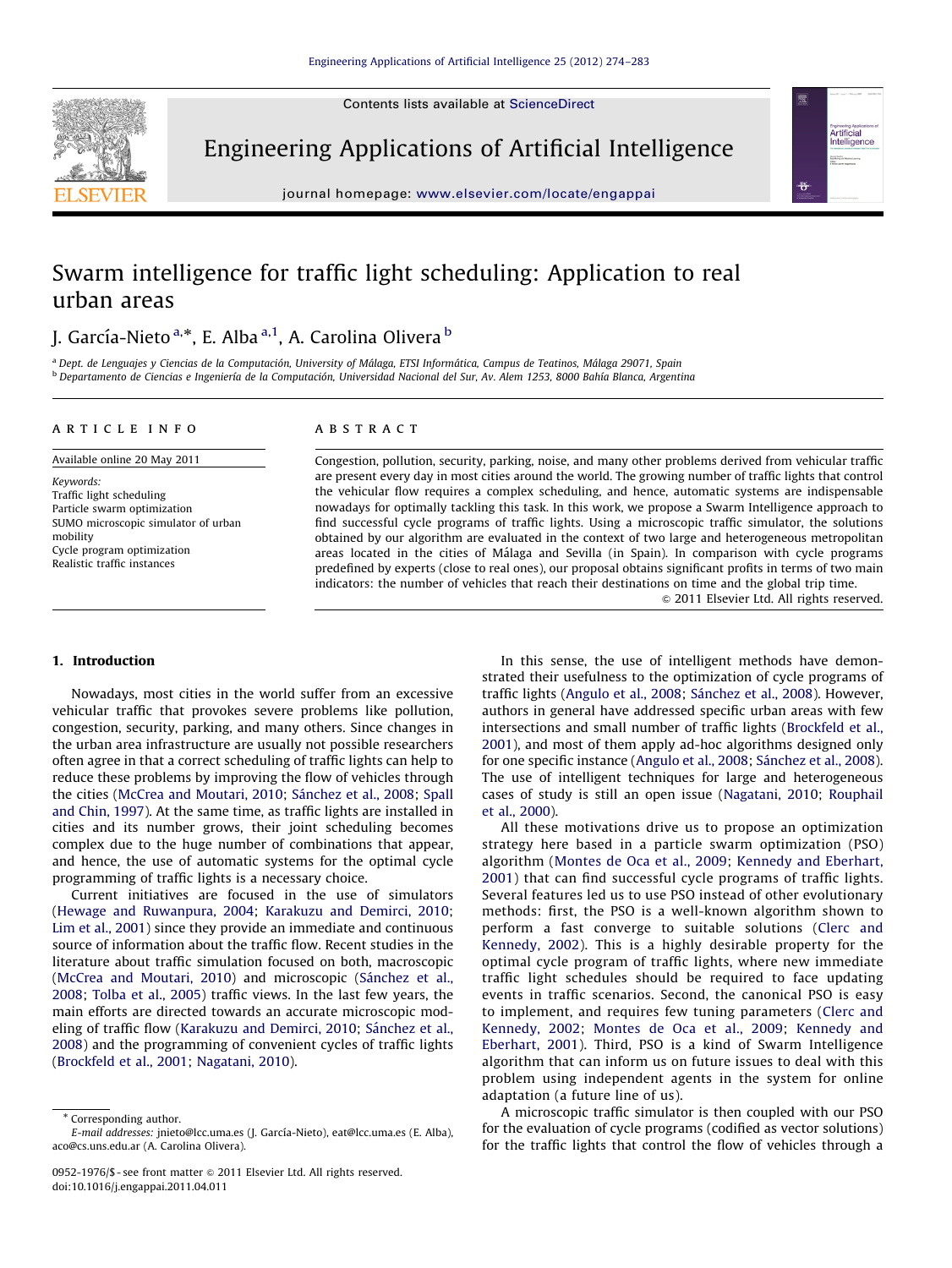given scenario instance. In this particular work we use SUMO (simulator of urban mobility) ([Krajzewicz et al., 2006](#page--1-0)).

As a first contribution of this work, our proposed PSO is tested with real data of two large and heterogeneous metropolitan areas with hundreds of traffic lights located in the cities of Sevilla and Málaga, in Spain. The results are analyzed under different road conditions. Secondly, in comparison with predefined cycle programs close to real ones, our PSO will be shown to obtain quantitative improvements in terms of two main objectives: the number of vehicles that reach their destinations and their global trip time.

The remaining of this article is organized as follows. In Section 2, a review of related works in the literature is presented. In Section 3, our optimization approach is described. Section 4 presents the experimental methodology used and the results obtained. Conclusions and future work are given in Section 5.

#### 2. Literature overview

Recently, metaheuristic algorithms [\(Blum and Roli, 2003](#page--1-0)) have become very popular as optimization methods for solving traffic light scheduling problems. A first attempt corresponds to [Rouphail et al. \(2000\),](#page--1-0) where a genetic algorithm (GA) was coupled with the CORSIM [\(Holm et al., 2007](#page--1-0)) microsimulator for the timing optimization of nine intersections in the city of Chicago (USA). The results, in terms of total queue size, where limited due to the delayed convergence behavior of the GA.

In [Teklu et al. \(2007\)](#page--1-0), the impact of signal time changes with respect to the drivers were analyzed. More precisely, authors considered the problem of determining optimum signal timings while anticipating the responses of drivers as an instance of the network design problem (NDP). In order to solve the traffic equilibrium problem they used the SATURN package (simulation-assignment modeling software, [Van Vliet, 1982\)](#page--1-0). Authors applied a macroscopic point of view of the traffic flow and they employed a GA to compute the signal setting NDP (cycle time, offset, and green light times for stages). It is important to note that the chromosome (grey-code) encoding was done differently for each particular instance under study. The algorithm was tested with the city of Chester in UK, mainly addressing a complete GA parameter analysis, not actually the traffic problem.

In Sánchez et al. (2008), following the model proposed in [Brockfeld et al. \(2001\),](#page--1-0) the authors designed a GA with the objective of optimizing the cycle programming of traffic lights. This GA was tested in a commercial area in Santa Cruz de Tenerife (Spain). In this work, every intersection was considered to have independent cycles. As individual encoding they used a similar binary (greycode) representation to the one used in [Teklu et al. \(2007\)](#page--1-0). The computation of valid states was done before the algorithm runs, and it strongly depended on the scenario instance tackled.

[Turky et al. \(2009\)](#page--1-0) used a GA to improve the performance of traffic lights and pedestrians crossing control in a unique intersection with four-way two-lane. The algorithm solved the limitations of traditional fixed-time control for passing vehicles and pedestrians, and it employed a dynamic control system to monitor two sets of parameters.

A few works (three) related to the application of particle swarm optimization for the schedule of traffic lights also exist. One of the most representative was developed by [Chen and Xu](#page--1-0) [\(2006\),](#page--1-0) where they applied a PSO for training a fuzzy logic controller located in each intersection by determining the effective time of green for each phase of the traffic lights. A very simple network with two basic junctions was used for testing this PSO.

More recently, [Peng et al. \(2009\)](#page--1-0) presented a PSO with isolation niches to the schedule of traffic lights. In this approach, a custom microscopic view of the traffic flow was proposed for the evaluation of the solutions. One single academic instance with a restrictive one-way road with two intersections was used to test the PSO. Nevertheless, this last study was focused on the capacity of isolation niches to maintain the diversity of the PSO population, and was not very involved with the problem itself.

Finally, in [Kachroudi and Bhouri \(2009\)](#page--1-0) a multiobjective version of PSO is applied for optimizing cycle programs using a predictive model control based on a public transport progression model. In this work, private and public vehicles'models are used performing simulations on a virtual urban road network made up of 16 intersections and 51 links. Each intersection is then controlled by a traffic light with the same cycle time of 80 s.

All these approaches focused on different aspects of the traffic light scheduling. However, three common weak points can be found in all of them:

- They tackled limited vehicular networks with very few traffic lights and a small number of other elements (roads, intersections, directions, etc.). In contrast, our PSO can find optimized cycle programs for large scenarios with hundreds of traffic lights, vehicles, and other elements.
- They were designed for only one specific scenario. Some of them studied the influence of the traffic density. Our approach can be easily adapted to different scenario topologies.
- They were not compared against other techniques. Our PSO is compared here against two different approaches: a Random Search algorithm and the cycle program generator provided by SUMO.

#### 3. PSO for traffic light scheduling

This section describes our optimization approach proposed for the optimal cycle programs of traffic lights. It details the solution encoding, the fitness function, and finally the global optimization procedure. Previous to this, basic notions about the PSO algorithm are given.

#### 3.1. Particle swarm optimization

Inspired in the social behavior of birds within a flock, particle swarm optimization [\(Montes de Oca et al., 2009;](#page--1-0) [Kennedy and](#page--1-0) [Eberhart, 2001](#page--1-0)) is a population-based metaheuristic initially designed for continuous optimization problems. In PSO, each potential solution to the problem is called particle position and the population of particles is called the swarm. In this algorithm, each particle position  $x^i$  is updated each iteration g by means of

$$
x_{g+1}^i \leftarrow x_g^i + v_{g+1}^i,\tag{1}
$$

where term  $v_{g+1}^i$  is the velocity of the particle, given by the following equation:

$$
v_{g+1}^i \leftarrow w \cdot v_g^i + \varphi_1 \cdot UN(0,1) \cdot (p_g^i - x_g^i) + \varphi_2 \cdot UN(0,1) \cdot (b_g - x_g^i). \tag{2}
$$

In this formula,  $p_g^i$  is the best solution that the particle *i* has seen so far,  $b_{\varphi}$  is the global best particle (also known as the *leader*) that the entire swarm has ever created, and  $w$  is the inertia weight of the particle (it controls the trade-off between exploration and exploitation). Finally,  $\varphi_1$  and  $\varphi_2$  are specific parameters which control the relative effect of the personal and global best particles, while UN(0,1) is a uniform random value in [0,1] which is sampled anew for each component of the velocity vector and for every particle and iteration.

Algorithm 1 describes the pseudo-code of PSO. The algorithm starts by initializing the swarm (Line 1), which includes both the positions and velocities of the particles. The corresponding  $p<sup>i</sup>$  of